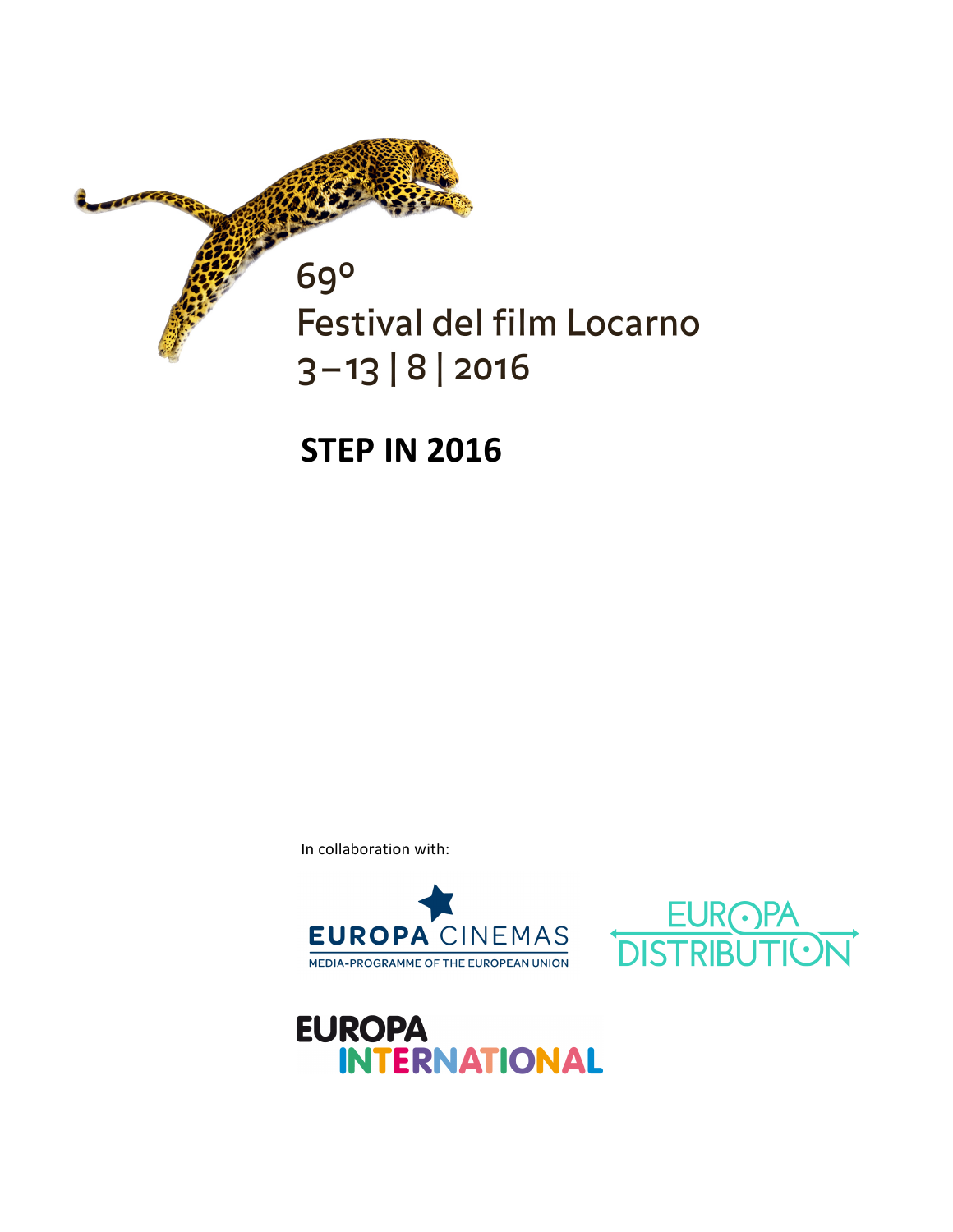The fourth edition of Step In, organized by the Industry Office of the Locarno Film Festival, with the cooperation of Telefilm Canada, was held in Locarno on August 6-7, 2016. Participants included producers, sales agents, exhibitors, distributors and other film professionals from around the world. The general topic of the conference was about current issues with the structure of the film business, with a particular emphasis on changes in technology and on Canada as a case study.

A slightly different structure was implemented from prior editions of Step In. The conference began with a panel discussion to lay out some general thoughts and challenges that were worthy of discussion. Then the group was divided into five smaller groups to discuss specific topics. Each group had a facilitator/moderator as well as a designated note-taker. The following day, there was another panel discussion, made up of the note-takers, who summarized the major points from each of the discussion groups, and entertained questions from the larger audience. This session was open to other participants, including the press.

The following summarizes the talking points from the various sessions:

#### **Opening Panel:**

*Moderator:*  Ira Deutchman, Independent Producer, Professor of Film, Columbia University *Panelists: Hussain Amarshi, CEO, Mongrel Media, Distribution and International Sales Carole Brabant, Executive Director, Telefilm Canada Cameron Bailey, Artistic Director, Toronto International Film Festival*

Carole Brabart began the panel with an overview of the activities of Telefilm Canada, and in particular a new program that is investing large amounts of money in micro-budget films.

Ira Deutchman set the stage for the discussion by urging the participants to embrace change, and to not allow the nomenclature and categorization of the past stifle innovation. He identified the main challenges as audience expectations, demographic changes and the sustainability of filmmakers and indigenous cultures.

The discussion that followed touched on the following major issues:

- Theatrical release is becoming more and more difficult for smaller movies, so on-line platforms and other forms of distribution are becoming more and more important.
- There are far too many films being made world-wide, diluting the market for films that might have potential in the marketplace.
- Festivals need to have a more prominent role in creating awareness for titles that might otherwise get lost.
- Curation is the key to creating audience, but we have to be careful that the business is not handed over to the larger American corporations.
- Various forms of "event cinema" are being experimented with to varying degrees of success
- Innovative forms of marketing are needed to expand the potential audience
- The opening up of borders for distribution of content is both a potential positive for efficiently aggregating audiences as well as a threat to the financing of culturally specific cinema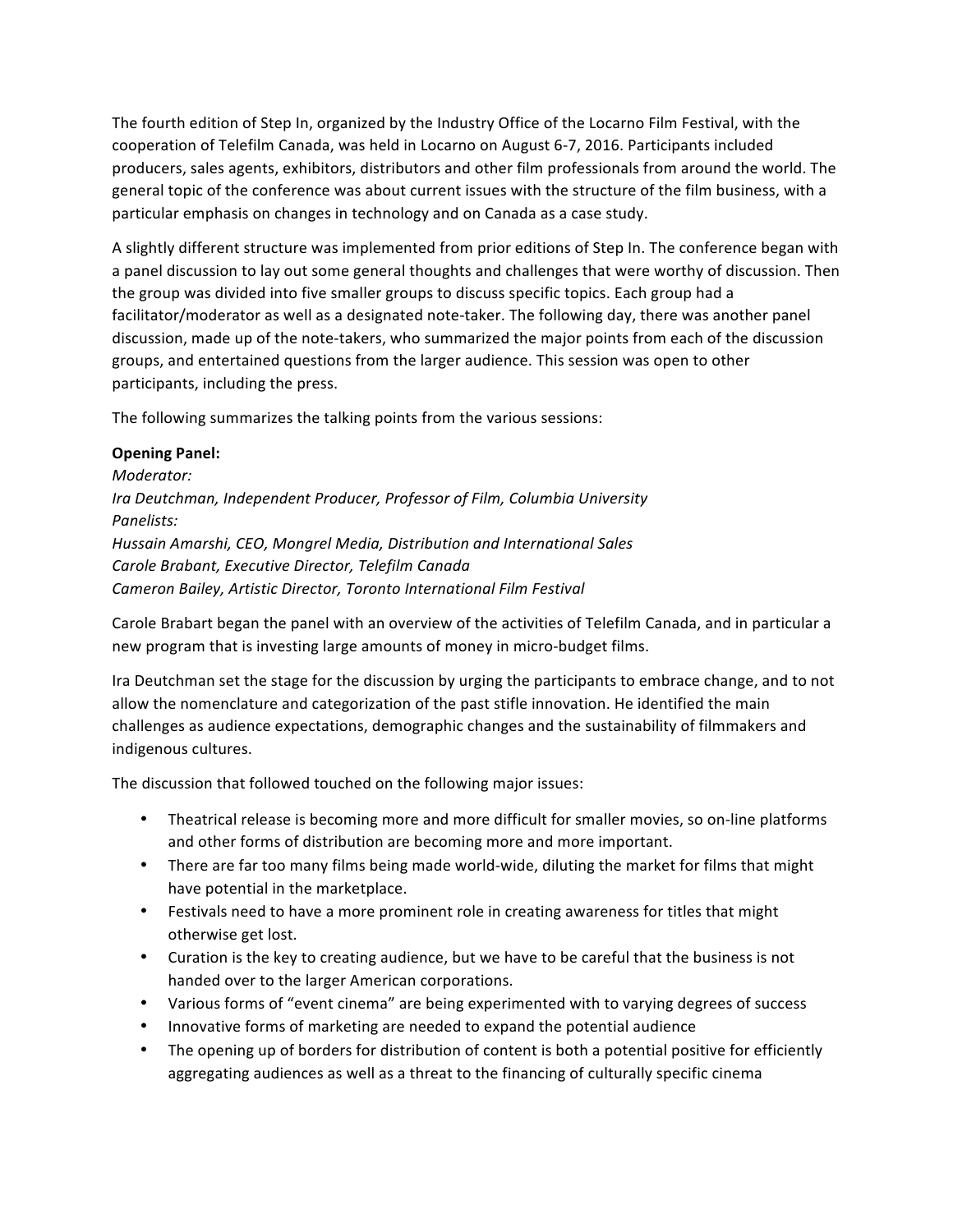# Group 1: Canada: Adapt and innovate to foster a viable film industry.

*Moderator: Susan Wendt (TrustNordisk, Denmark) Reporter: Mads Mikkelsen (CPH-DOX, DK)*

- Telefilm has been rethinking how institutions can support films, filmmakers, producers, etc.
- New focus on working collaboratively, working closer with other people in Canada.
- See the North (STN) initiative an attempt to reach out to audiences interested in independent films, in collaboration with TIFF and other partners (Unifrance among others).
- Not (only) labelling films as Canadian, but also (rather) in genres to reach audiences.
- STN and other initiatives have made sales agents and distributors more confident that there are audiences for independent films.
- Important to note that Telefilm is not the brand to be promoted; talent is what should be promoted. Telefilm takes care not to step on distributors' toes.
- *Branding* is key. The European Cinemas network is thinking about a similar initiative, but the films need a different branding than just being European. Mandatory to find the right balance between established and new names / titles.
- Need to focus on definitions. For instance, the label of "independent" films, or "Cannes films" can be an obstacle in reaching audiences. For instance, almost all foreign-language films are labelled as art house, although they really aren't.
- 300 Canadian features (incl. documentaries) a year, only a fraction get distributed (perhaps 20-30).
- Telefilm looks to other measures of success rather than just box office-- Different performance indicators in line with the nature of each film, for instance a micro budget film doing well in festivals.
- Addressing the stranglehold on exhibition which defines what (especially younger) audiences will get to see and choose from. Recent studies on young audiences: the social event aspect attracts young viewers to a film.
- How to translate the experience and excitement of a film festival into the theatrical release of a film where a film that has been a festival hit suddenly flops? The eventification of a film. The logo of a film festival selection is often helpful.
- Working with the micro budget frame allows Telefilm to work different in the decision making process. Revising the idea of accountability and what it means for emerging filmmakers.

Conclusions:

- The need for stories that reflect local particularities.
- The need to collaborate and work together, for instance Telefilm and Eurimages.
- The challenges in Canada are more or less the same in Europe, hence the need to identify problems and work out solutions.
- The competition is not between Canadian and European and other national cinemas, but with the American market which at the same time offer possibilities beyond what any other national film industry can offer.
- General optimism!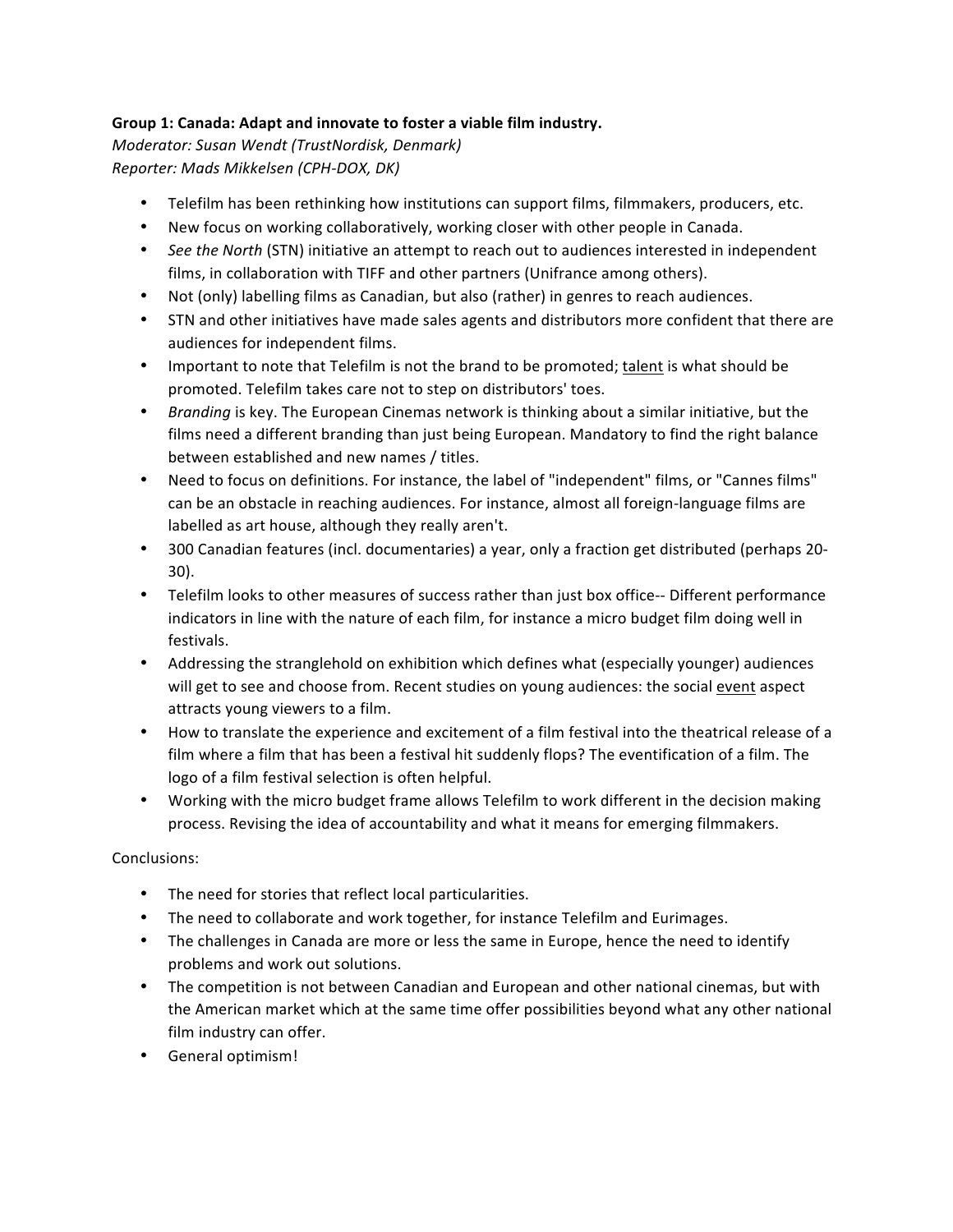#### Group 2: Theatres will never die!

*Moderator: Jon Barrenechea (Picturehouse Cinemas, UK) Reporter: Alaa Karkouti (MAD Solutions/Arab Center, Egypt)*

- Identified challenges such as aging of arthouse audience, number of films competing in the marketplace, price of tickets going up, no time for word of mouth to build due to shorter runs
- Dilemma is that business structure demands profitability, but there is no consistency to successful films
- Hit films are always exceptions, so it is difficult to create any consistence for the audience.
- Expectation that changes in windowing will affect multiplexes more than art house theaters
- Not every film can support a theatrical release—by what structure does this get determined?
- General rejection of pre-theatrical or day and date theatrical models (such as the proposed "Screening Room") as unhealthy for promoting the theatrical model.

Conclusions:

- Need to create habits with niche communities by consistent and regular scheduling of various types of films on various nights of the week.
- Have more special events in the cinemas (festivals, game playing etc.) to bring in new audiences and expose them to regular programming.
- Have a clear identity for various strands of programming.
- Focus on targeted marketing either for the cinema or for the films themselves.

# Group 3: Independent Cinema: transparency please!

*Moderator: Brian Newman (Sub-Genre, USA) Reporter: Xavier Henry Rashid (Film Republic, UK)*

- It is commonplace for Producers to find it difficult getting reports from the distributors they're working with.
- Some distributors have access to theatrical information through Rentrak, but many (including most international entities) cannot afford it.
- Sundance is working on an initiative to get distributors to report data unattached to actual film titles so that it can be compiled and analyzed without revealing what is considered to be proprietary information.
- There is no standard format for reporting, making it difficult to compile information and to compare results.
- Need to develop other ways of gauging success for films that have cultural or other agendas festival success, exposure, festival admissions, press profile, social media stats, etc.
- In particular, there is a need for transparency on SVOD audience numbers, which are valuable to prove size of audience to producers and funders, but not tied to dollars. The downside of this approach is the possibility that low numbers might poison the value of smaller films.
- Do Film funding agencies need to have more control through regulation of reporting processes in order to achieve transparency and consistency? In France, such regulations already exist.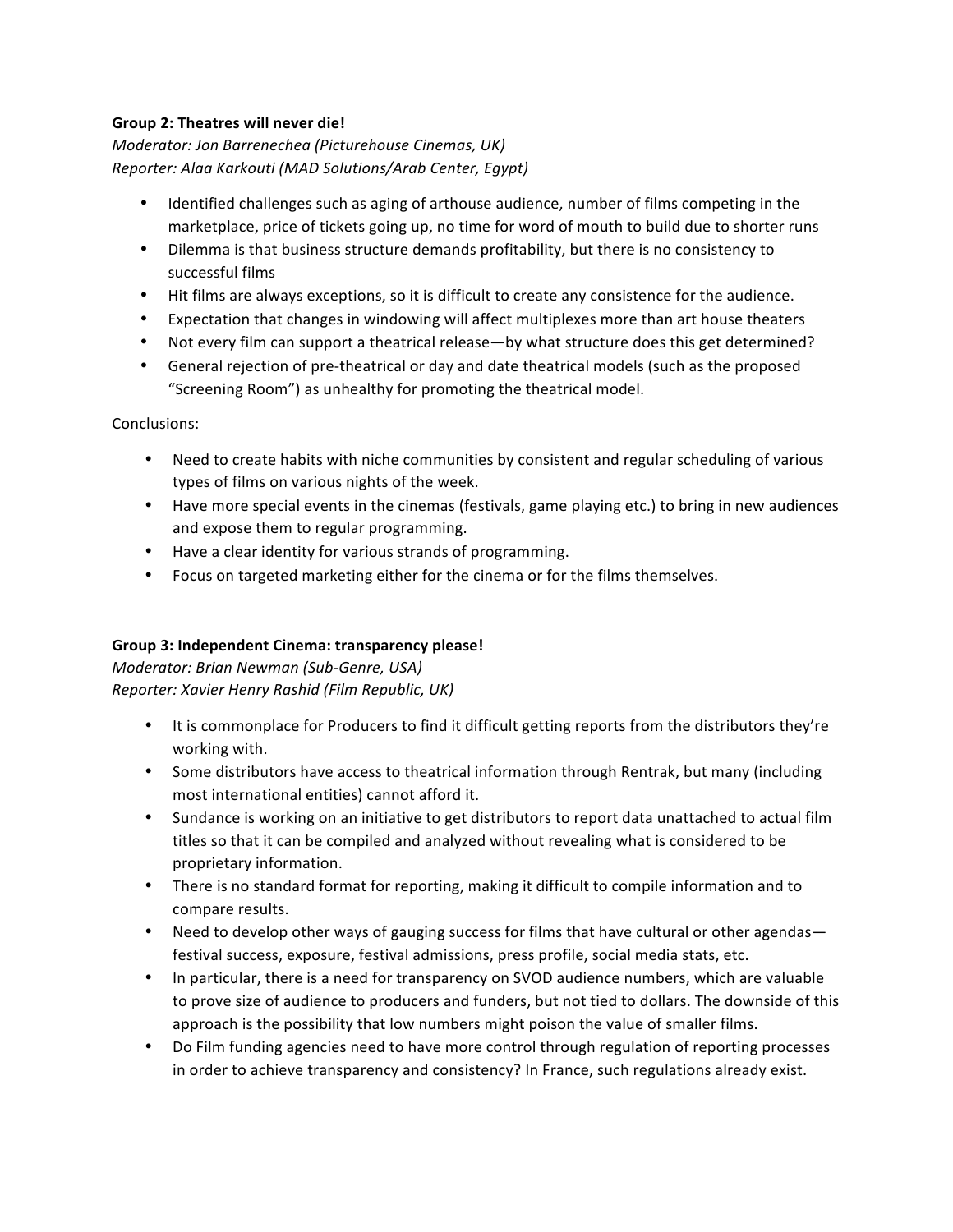- Should the EU take a stance on information sharing and monitoring? Would this disrupt the free market?
- There is also a need for transparency about distribution subsidies, which in many territories are not disclosed and some distributors wrongly treat as subsidies to the company and are not reported on producer's statements.

#### Group 4: How does Social Media measure the success of a film and consolidate deals?

*Moderator: Jan Naszewski (New Europe Film Sales, Poland) Reporter: Mathias Noschis (Alphapanda – UK/Germany)*

- It is essential to clarify the goal of the campaign in order to understand what the best strategy is. Many examples discussed around the table were documentaries that were trying to convey a social or political message. For such documentaries, the ultimate goal isn't just to increase the box office figures, it is to make the world a better place.
- Are all films equally adapted to social media marketing? Certainly not. For typical European festival drama films, social media doesn't play the same role as for genre films, films for younger audiences or documentaries.
- What is a brand in the film industry? Brands are filmmakers, actors, films.
- Everyone seemed to agree that social media marketing is effective for B2B marketing (creating a buzz around a festival selection, attracting the attention of the media, convincing the producer that a good job is being done on the film) while there were more doubts on the effectiveness for B2C.
- Social media has become such a buzz word that some professionals tend to forget it is just one of the elements of the marketing mix. Even the best social media campaign won't be able to compensate bad promotional material or the lack of a proper PR effort.
- There needs to be more study of how best to measure the impact of social media campaigns.
- There are many ways in which social media metrics are gamed (buying "likes" or bogus reviews, etc). There is a discussion to be had about ethics vs. effectiveness.
- General agreement that social media will be more important in the future, but seems at this moment to not be a high priority.
- Filmmakers and stars who have a large social media following should be a factor in whether a distributor decides to buy a film, but that does not seem to be the case at this time.
- Who has the ultimate responsibility for social media campaigns and should shoulder the cost, especially since these campaigns by nature cross territorial boundaries? Should it be the international sales agent, the local distributors in each territory or the filmmakers themselves?

# Group 5: How can Auteur Cinema live in the future of "on demand"?

*Moderator: Quentin Carbonell (MUBI, USA/UK) Reporter: Anke Beining (Utofilm, Switzerland)*

• Branding is an important element of building audiences for films. Packing films under thematic and niche labels or curated festivals and series can help the individual films find their audiences.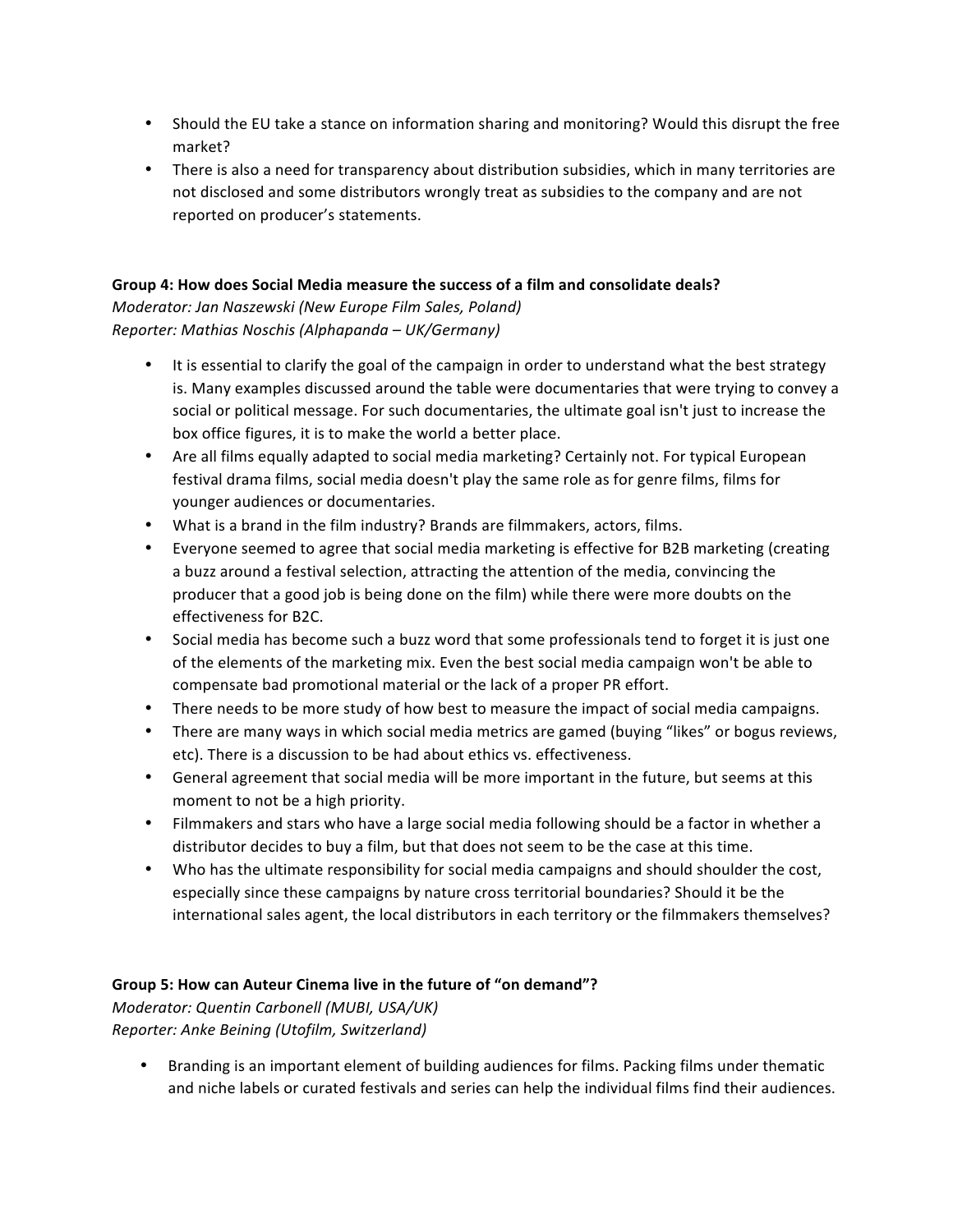- There is no "one size fits all" approach to windowing. The current models vary dramatically from film to film and from country to country.
- There is a lot of experimentation with various day and date models, including VOD combined with festival releases. However, premium VOD shows very little interest in auteur cinema.
- Overall, there is less resistance to digital platforms by filmmakers and sales agents. However, there is not a lot of money to be made as this moment, creating a lot of disappointment.
- Technical costs can represent a huge portion of a film's Digital Release budget, and are sometimes hard to recoup. There is also an issue with the availability of versions and subtitles, the variety of formats and technical specifications required, making it hard to handle financially and technically for all kinds of distributors, big and small.
- It would be ideal if there were more subsidies and involvement of film funders at a later stage of the life of the film, regarding its distribution costs like material creation, encoding and subtitling (especially for multilingual countries such as Switzerland).
- It's hard to monetize a whole catalogue, a Canadian producer mentioned having 200 films active against a whole catalogue of 1500+ references,  $\frac{3}{4}$  of the catalogue being dormant and not justifying the costs of having everything digitalized, stored locally and ready to be shipped.
- Google could act the same way, as it did with books, with films and develop a new AVOD model. Is that a solution?
- AVOD is still very close to what TV used to be with programs of different lengths being interrupted by Ad pauses. Maybe there could be a global library/cinematheque--a hopeful dream that would require an incredible amount of work and cooperation between countries and Industry actors.
- There should be more training regarding new software and solutions in every step of the life of the film, from the production to the storage and distribution. Lots of new solutions exist but there is still a strong reliance on old methods and partners.
- There needs to be more transparency of TVOD and SVOD numbers, whether its consumption or user data. It's not there yet and doesn't help to understand how to market the films.

# Follow-Up Session:

On the second day of the conference a panel discussion was held, moderated by Ira Deutchman and including the note-takers from all the small group sessions. Each note-taker presented the themes that had been discussed in their sessions and several larger overlapping issues emerged as the takeaways from the previous day.

- There is a need to find new terminology to discuss niche or specialized films, and to distinguish them from art films, which may or may not cater to the same audience. Art films are something specific, for a particular (and currently aging) audience. The term can also limit the appeal of films that may be more suited to other audiences. Finally, art films have been traditionally marketed in a very specific way, which might not be suitable for other types of films, especially given trends toward social media with younger demographics.
- The Telefilm Canada financing for micro-budgeted movies was held up as a model for other countries to emulate. While Telefilm's program is far more ambitious than many other countries can afford, the fact that each film is so inexpensive and that the results are not judged on box office numbers, is a paradigm that could be implemented in other places.